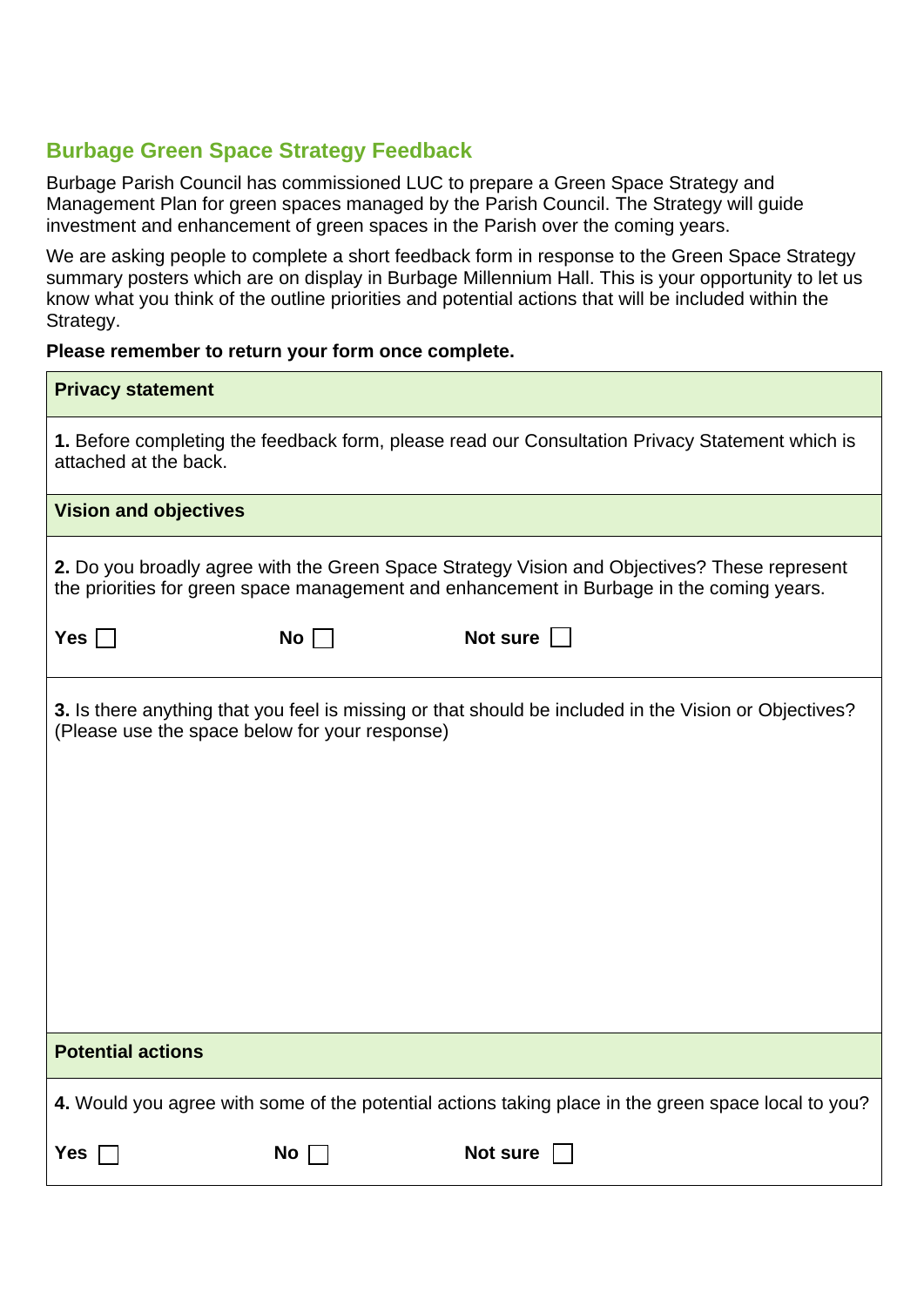**5.** Are there any other enhancements you would like to see to the green space local to you? Please let us know if there are any specific green spaces in Burbage you would like to see these enhancements. (Please use the space below for your response)

## **Issues and opportunities**

**6.** Is there anything else you feel we need to consider as part of a Green Space Strategy for Burbage? This could be specific issues, opportunities, or requirements for facilities. (Please use the space below for your response)